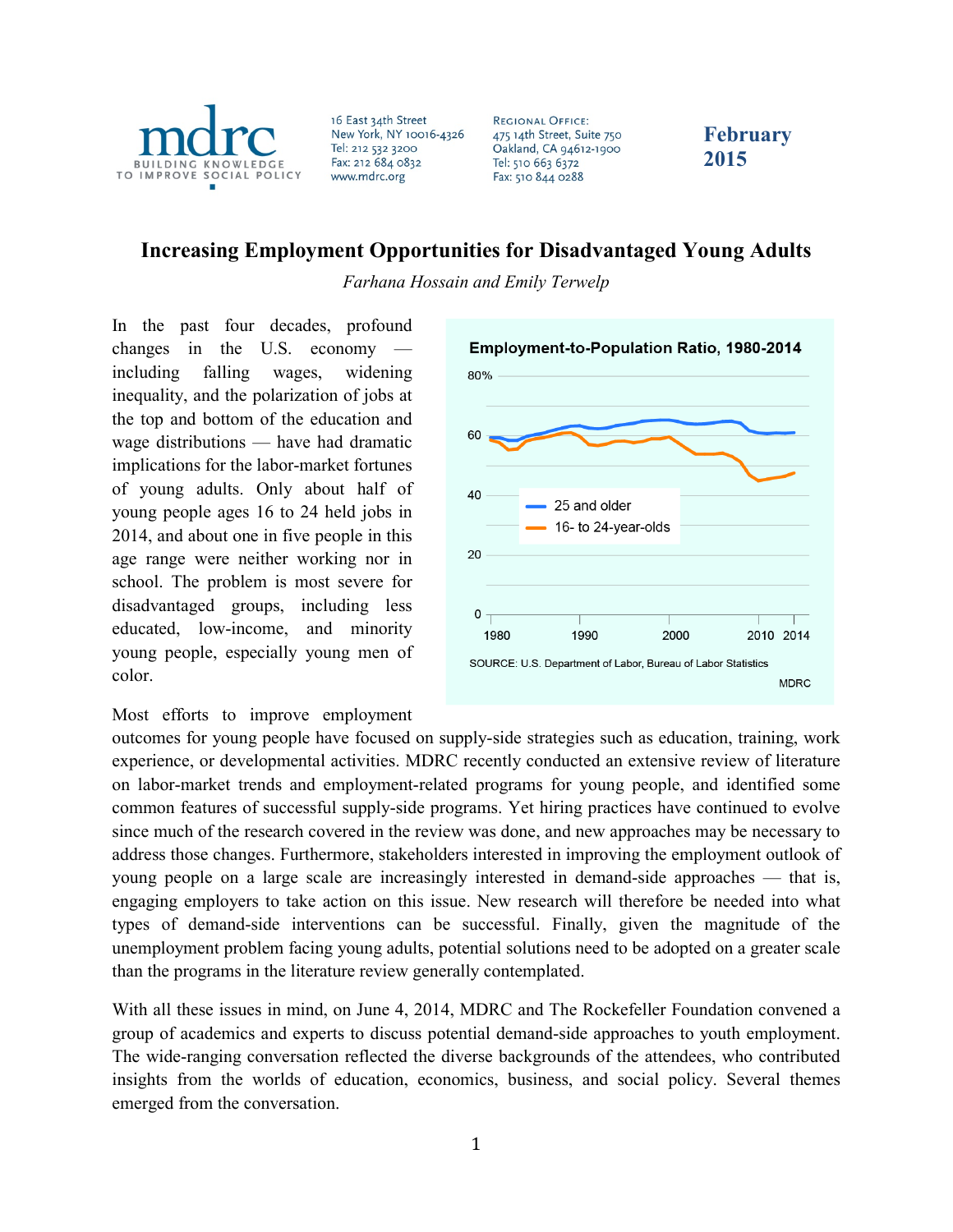#### **Employers are a heterogeneous group with diverse needs, goals, and preferences.**

Many employers do already partner with school-to-work initiatives and "second-chance" programs for young adults who are neither working nor in school. The research evidence on what motivates them to do so or to hire disadvantaged young people is limited, but it appears that their motivations vary. A few studies have pointed to a sense of social responsibility and philanthropy as the primary motivating factors, but others say that public recognition matters as well. Forum attendees agreed that these angles have the potential to gain the attention of some employers, especially if they see their peers and competitors leading the way.

## **Employers may respond to financial incentives, but incentives are not likely to be the only force motivating their decisions, and wage subsidies have actually been shown to stigmatize groups of workers.**

Forum experts challenged the notion that employers make individual hiring decisions solely based on the proverbial "bottom line," citing complex and evolving recruiting processes that vary widely by employer and industry. However, the group did believe that financial incentives like tax credits and wage subsidies could get some employers more involved in youth employment. Attendees mentioned in particular a tax credit used to expand apprenticeship programs in South Carolina and the federal Work Opportunities Tax Credit available to employers for hiring individuals with certain barriers to employment.

The group also acknowledged that prior research suggests highly targeted financial subsidies may actually stigmatize the workers they target. Employers may not respond positively to financial incentives if they do not believe that young workers will make good hires, and many employers are likely to have a dim view of young workers' skills, experience, and work ethic.

#### **Employers are more likely to engage in youth employment efforts if it is easy for them to do so and if they believe it is a positive opportunity for their businesses.**

The experts agreed that any effort to engage employers in hiring more young people should include a marketing component to change the way many employers have come to view young workers, educate them about the potential of a young and diverse workforce, and debunk myths about young workers that may be based in stereotypes. Attendees also underscored the importance of "keeping it easy" for employers when encouraging them to engage in any youth workforce initiatives. Technical assistance providers and workforce intermediaries can contribute to that goal.

## **Employers' growing use of third parties to recruit and screen new employees has significant implications for efforts to increase the hiring of disadvantaged young adults.**

While employers' use of staffing or temporary placement agencies to meet short-term labor needs is not a new practice, more and more employers are relying on such contingency staffing agencies to increase workforce flexibility and reduce recruitment and screening costs.<sup>[1](#page-1-0)</sup> Experts at the forum also

<span id="page-1-0"></span> $\overline{\phantom{a}}$ <sup>1</sup>Tian Luo, Amar Mann, and Richard Holden, "The Expanding Role of Temporary Help Services from 1990 to 2008," *Monthly Labor Review* (August 2010), 3-16.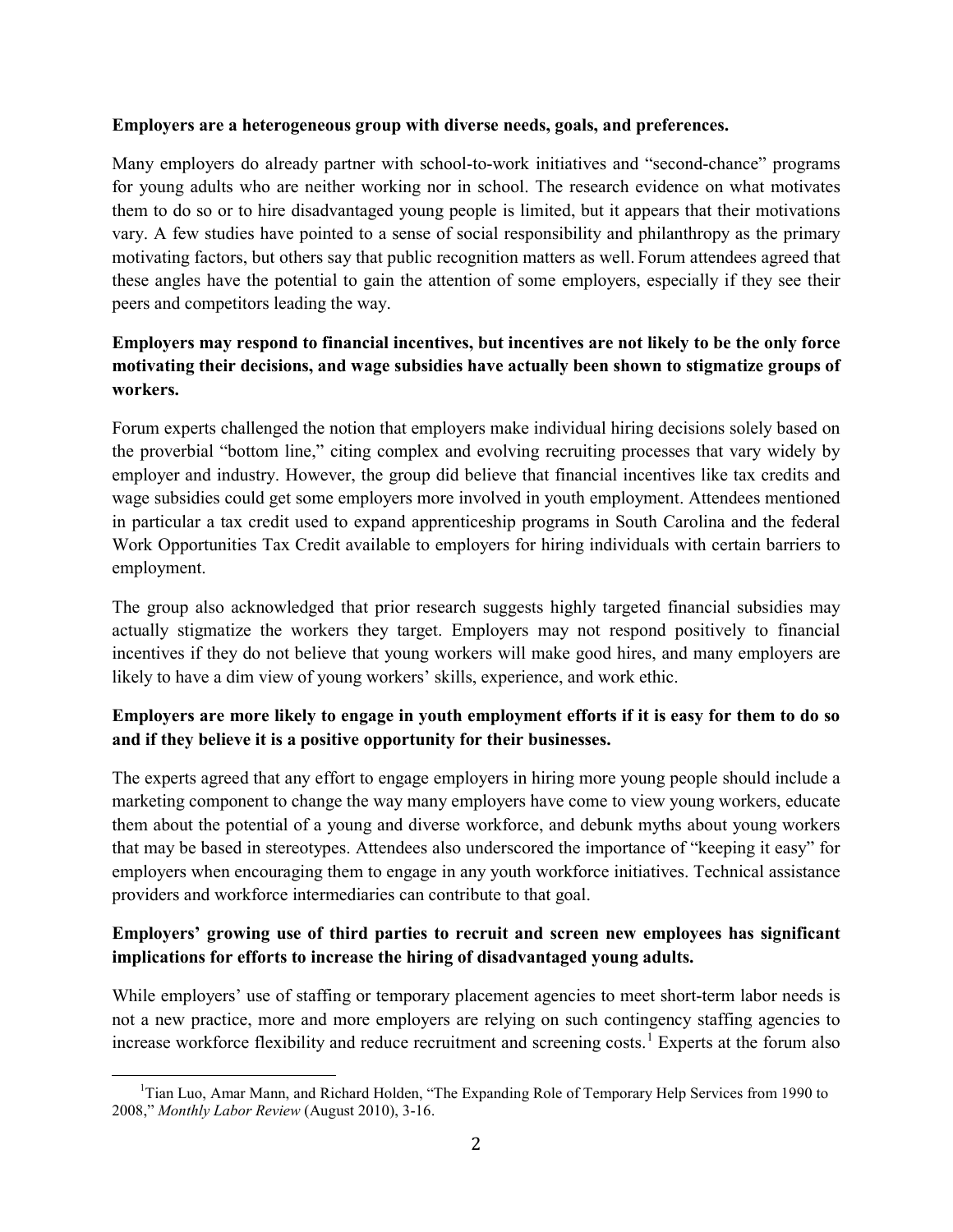spoke about the growing trend toward "recruitment process outsourcing," where many employers are transferring all or part of the recruitment process to an external service provider. Since these thirdparty actors serve as the first line of contact between many employers and job seekers, they may play a key role in any efforts to improve labor-market outcomes for disadvantaged young adults. It is important to understand how they interact (or do not interact) with young job seekers — for example, where they look for candidates and how they select candidates for entry-level positions.

#### **Widespread adoption of computerized applicant tracking systems has also changed the way employers interact with job seekers.**

These systems function most simply as databases in which firms can manage their recruitment efforts and applicant information, but many also perform screening functions (for example, by searching résumés for key words or years of experience). The effects of computerized hiring mechanisms are not yet fully understood, especially for disadvantaged job seekers. On one hand, forum experts pointed out that computerized screening could potentially decrease the effects of discrimination and stigma by removing human bias and subjectivity. However, these automated systems are still likely to reflect the values of the employers and the recruiters who design them, and more importantly, the ability of these systems to match candidates to jobs depends on how well they are designed.

#### **In the face of these changing practices, disadvantaged young workers need assistance communicating their skills and experience. Credentialing mechanisms could help.**

The low-skill, low-wage jobs offered in many paid work experience programs can improve the economic situations of young adults in the short run, but they are not likely to offer significant wage growth or advancement opportunities. Low-skill, low-wage jobs are not likely to be attractive to young people or to improve their labor-market outcomes in the long run unless they can lead to jobs that offer opportunities for further skill enhancement and economic advancement.

For that to happen, young workers need to be able to communicate the skills and experience they gain in entry-level and low-skill jobs. In recent surveys, employers often cite "soft skills" (the general habits and competencies that make for an effective employee) as vitally important to their hiring decisions, and entry-level jobs can provide those skills. Yet such skills are much more difficult to communicate than academic or technical skills, and most entry-level jobs in industries that hire young people, like retail or food service, do not offer industry-recognized credentials that workers can use to signal their employability. This stands in contrast to industries like information technology and health care, where certificates and formal credentials indicate that their holders are qualified to perform the duties of specific jobs. If industries like retail or food service were to specify some standard core competencies required for low-skill, entry-level jobs and adopt credentialing mechanisms, it could help young workers communicate their skills and experience to new employers.

#### **Simple forms of support in entry-level jobs can put young adults on the path to success.**

Young adulthood is a period of transition marked by many changes, as young people go from job to job, into and out of education and training, and through periods of unemployment. All young workers need support during this period of instability, and disadvantaged young adults have fewer resources